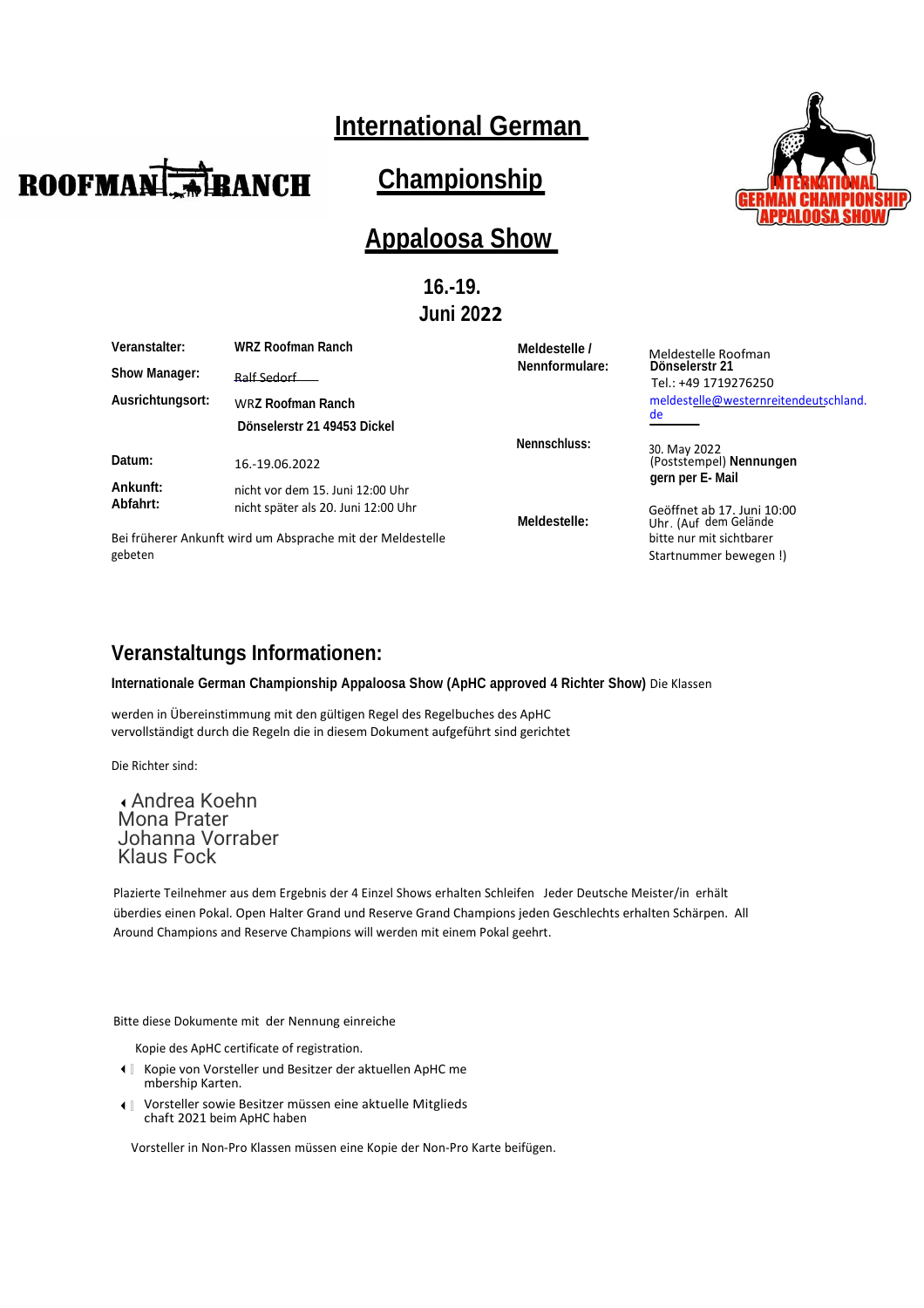# **Allgemeine Bedingungen (bitte aufmerksam lesen!)**

#### **Gesundheits Zertifikate**

**Zur Einhaltung der staatlichen Tiergesundheitsvorschriften und um die Gesundheit Ihres Pferdes sicherzustellen, sind die beiden nachfolgenden Dokumente unbedingt vorzulegen. Für Pferde aus Deutschland ist der Equidenpass aussreichend.**

In Equidenpass mit aktueller Influenza Impfung. Die letzte Influenza Impfung darf nicht älter als 6 Monate und 28 Tage oder  **weniger**

 **als 7 Tage her sein. Grundimmunisierungen müssen mindestens 14 Tage vorher abgeschlossen sein Herpes und Tetanusimpfungen sind nicht verpflichtend werden aber vom Show Management empfohlen.**

 **10- Tage Gesundheitszertifikat des Amtsveterinärs des jeweiligen Landes. Dieses Dokument ist für Pferde aus Deutschland nicht**

 **erforderlich. Das Gesundheitszertifikat muss ein gültiges Datum von An bzw. Abreise in Deutschland haben**

**Gesundheitszertifikate die vor Abreise ablaufen werden vom hiesigen Amtsveterinär auf Kosten des Besitzers erneuert.**

**Beide Dokumente (Equidenpass und Gesundheitszertifikat) sind bei der Meldestelle vorzulegen. Pferde ohne diese Dokumente haben nicht das Recht an der Veranstaltung teilzunehmen.**

#### **Das Show Management kann den Zutritt zum Gelände bei fehlenden Dokumenten verweigern..**

#### **Medikationskontrollen**

Alle Pferde unterliegen jederzeit der Kontrolle durch den Show Tierarzt. Tests ( Urin und / oder Speichel und / oder Blut) für Medikationen können im Ermessen des Show Management jederzeit gemacht werden . Wenn ein Pferd positiv getestet wurde, wird dem oder den Eigentümern des Pferdes die Gebühr für die Medikationskontrolle sowie Kosten der Disziplinarmaßnahmen in Rechnung gestellt. Ein Pferd kann nicht vorgestellt werden, wenn dem Pferd eine verbotene Substanz in irgendeiner Art und Weise verabreicht wurde . Verbotene Stoffe sind beschrieben im aktuellen ApHC Handbuch (siehe Regel 40) sowie in der aktuellen FEI Liste der verbotenen und berichtspflichtigen Substanzen.

#### Zahlungen

Alle Start und Nenngebühren sind in € zu zahlen. Auf der Show werden lediglich Bargeldzahlungen akzeptiert. Schecks werden nicht angenommen. Start und Nenngebühren sollten vor der Show per Banküberweisung ausgeglichen werden. Alle Bankgebühren werden vom Teilnehmer übernommen.

The payment must be credited to the International German Championship Appaloosa Show account by the time the exhibitor checks in to the Show Office. If no payment was received, the exhibitor must pay the entire amount due in cash as a deposit which will be repaid when fees are credited to the bank account. Any exhibitor who refuses to pay the balance due at the show will be subject to disqualification.

<u>No<sup>n</sup>-S mok ing Fac ili ty</u>

Smoking is absolutely prohibited in all stalls as well as in all indoor and outdoor riding arenas.

#### <u>Loa din gand Unloading Trailers</u>

Arriving and departing horse trailers, trucks and vans will be allowed 15 minutes for unloading and loading and then must move to the designated parking areas.

#### <u>Dogs</u>

All dogs must be confined or on a leash at all times when on the show grounds. Dogs running free will be caught and impounded by the Show

Management. A fee of EUR 50 will apply to get your dog back.

#### <u>M <sup>edi</sup>a Rules</u>

The Show Management has the right to photograph and record any participant, exhibitor and/or spectator during the show. No photos or videos of events or individuals may be contracted for sale other than through the official photographer and video personnel under contract with the Show Management.

#### <u>Signs, Posters, Advertise ment, etc.</u>

Please ask Show Officials where the placement of such materials is allowed. If any promotional material placed on any of the HorseAcademy's

property defaces or destroys the property, parties responsible may be charged for the cost of having the property repaired or replaced.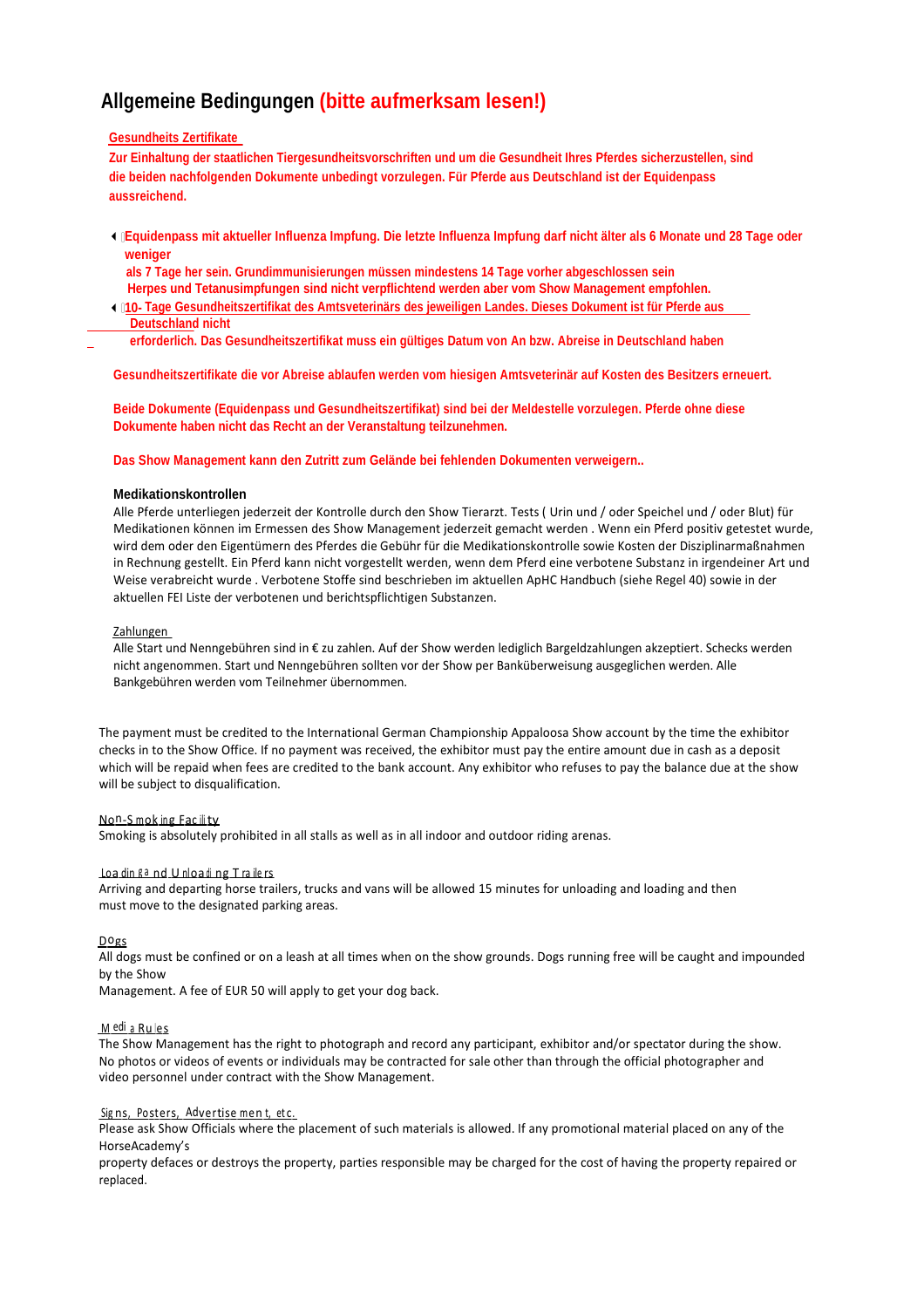## <u>Paid Warm-Ups</u>

Paid practices will be offered for reining, pleasure, hunter under saddle and trail. Training aids are allowed; however, inhumane equipment or treatment is prohibited in accordance with ApHC rules. These practices will be monitored. A maximum of 24 entries per discipline will be accepted on a first-come first-served basis.

- Reining Warm-Ups: single use of the show arena for 4 minutes.
- Western Pleasure Warm-Up: will be run like an actual class during 15 minutes. Entrance and exit of the warm-up once started is not possible any more.
- Hunter Under Saddle Warm-Up: will be run like an actual class during 15 minutes. Entrance and exit of the warm-up once started is not possible any more.
- Trail Warm-Up: all obstacles that are part of the official trail patterns are provided, though not in the same order. Each group of 3

participants is allowed to work the obstacles for 10 minutes. Groups are arranged by the Show Office on a random basis,

# <u>Electronic De <sup>vic</sup>es</u>

Exhibitors using electronic devices or two-way communication devices during the class they are currently judged will be automatically disqualified.

Coronabedingte Einschränkungen während des Turniers:

Jeder Teilnehmer verpflichtet sich mit dem Besuch des Turniers die zum Zeitpunkt der Veranstaltung gültigen Hygieneregeln zu beachten und einzuhalten. Ob Besucher für die Veranstaltung zugelassen werden, können wir zum jetzigen Zeitpunkt noch nicht sagen. Pro Teilnehmer ist eine Begleitperson (Bedingungen wie beim Teilnehmer) zulässig. Zeitgleich möchten wir euch bitten, Abstand zu halten, Rücksicht zu nehmen und aufeinander aufzupassen. Bleibt alle gesund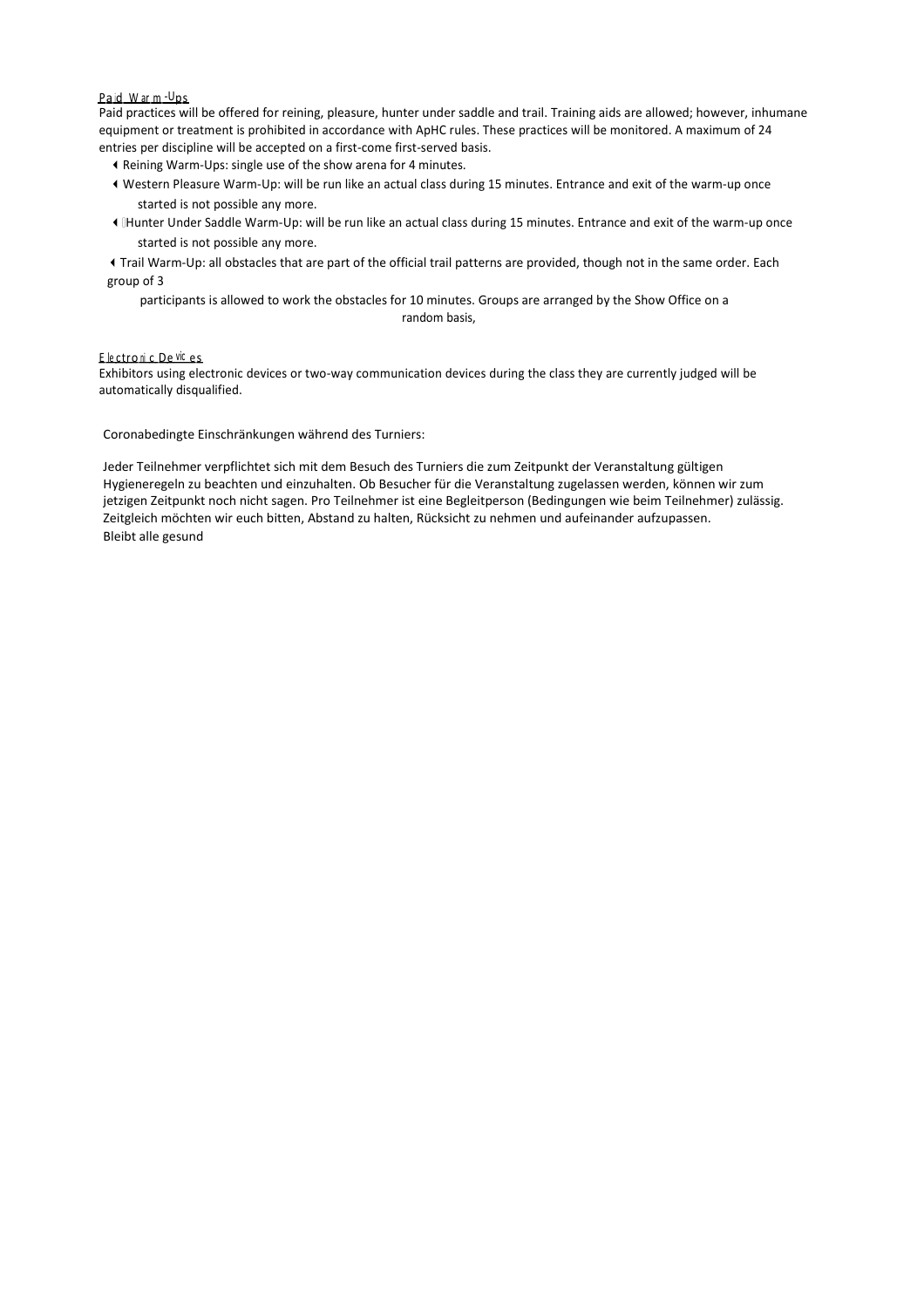# **General Provisions Part 2 (read carefully!):**

#### <u>l nhu mane Tre atm ent</u>

The ApHC is committed to the humane and proper treatment of all animals. The welfare of the animal is the primary consideration in all activities. Animals will be treated with kindness, respect and compassion at all times. Upon discovery by any show official of inhumane treatment, Show Management reserves the right to immediately disqualify the horse and exhibitor for the remainder of the show and/or remove them from the grounds and shall immediately report the matter to the ApHC for further disciplinary action.

### Tra ining / W arm Up Eq uip m en t

On the whole show ground during the whole show, solely training equipments may be used that are as well allowed to compete with in the show ring. Therefore neither training's aids such as tie downs or martingales are allowed nor to use permissible tack in a non-destined way. Exceptions are whips that are allowed. People that do not comply with this rule may be disqualified and banished from the show ground.

#### R e f und s

If any exhibitor, horse or owner is disqualified from showing by the Show Management or Officials, or if a horse is not entered into a class, all fees will be forfeited. Refunds will be considered only in case of injury or illness of a horse or rider. Refund requests must be requests

received with proper documentation (doctor's or veterinarian's attest) until June 16  $\,$  <sup>th</sup>, 2016, 9 am. will be entitled to a refund of 50% of class entry fees and stall fees. Administration fees will never be refunded.

## <u>L ate regis tration/entry</u>

All registrations handed in after the deadline will be charged an additional late fee of EUR 50 plus EUR 10 per class.

### <u>Adding, Changing of Rejecting Classes during the Show</u>

Individuals may add, change or reject a class until 2 hour prior to the start of the class for a fee of EUR 10 per class. No entry fee is refunded when rejecting a class.

#### <u>D en y of Lia bili ty</u>

Each participant is responsible for adequate insurance. The show organizer denies all liabilities. Participation is at one's own risk. This release of liability includes Appaloosa Horse Club Germany (ApHCG) and Barber´s Home, whose officials and employees are not responsible for any accident that may occur to, or be caused by, any horse exhibited at the show or for any article of any kind or nature that may be lost, destroyed or in any way damaged. Each exhibitor is responsible for any injury that may be occasioned to any person or animal, or damage to any property while on grounds, by any horse owned or exhibited by or in his or her custody or control, and to indemnify and hold harmless the Show Management, ApHC, ApHCG, Barber´s Home or any other sponsoring organization, if any, from and against all claims, demands, cause of accident, injury, or damage to person or property caused by the ownership exhibition or custody, or control of any animal exhibited.

Show Management reserves the right to cancel, reschedule or rearrange any class or event, or part thereof, when such action is necessitated by a special event or circumstance that is beyond the control of Show Management. Show Management will not be liable to any person or entity for damages of any kind whatsoever, which relate in any manner to, or arise out of, such cancellation or rescheduling. In case, the show has to be cancelled prior to the registration deadline, all fees already paid in are refunded.

# **Stall Information:**

E<u>ve ry horse</u> entered in the show must have one box with the exception of those that are being hauled in just for the day. In this case a facility fee of EUR 25 per day has to be charged. Otherwise the facility fee is already part of the stall fee.

Two weanlings may share one box (the second horse has to pay the facility fee of EUR 40 per day).

<u>fi rst\_sh avings</u> are included. In wooden stalls chipped wood (Allspan) or straw is available. The PVC stalls will all have chipped wood as first shaving. Additional bedding and Haylage can be purchased. Shavings and Haylage are available for sale at specific times only (8:00 – 9:00 am. and 5:00

– 6:00 pm.). Be prepared to bring a first load of feed with you.

When decorating your stall do not use any non-removable items or items that cause damage. Any damage to stalls will be your financial responsibility.

Exhibitors are required to keep their stalls clean and neat and to dispose of the manure in the des <u>ignated dump area</u>. Stalls may be used only to house horses or tack. Any other (commercial) uses are strictly prohibited. Show management will designate a stable supervisor to patrol the barns regularly.